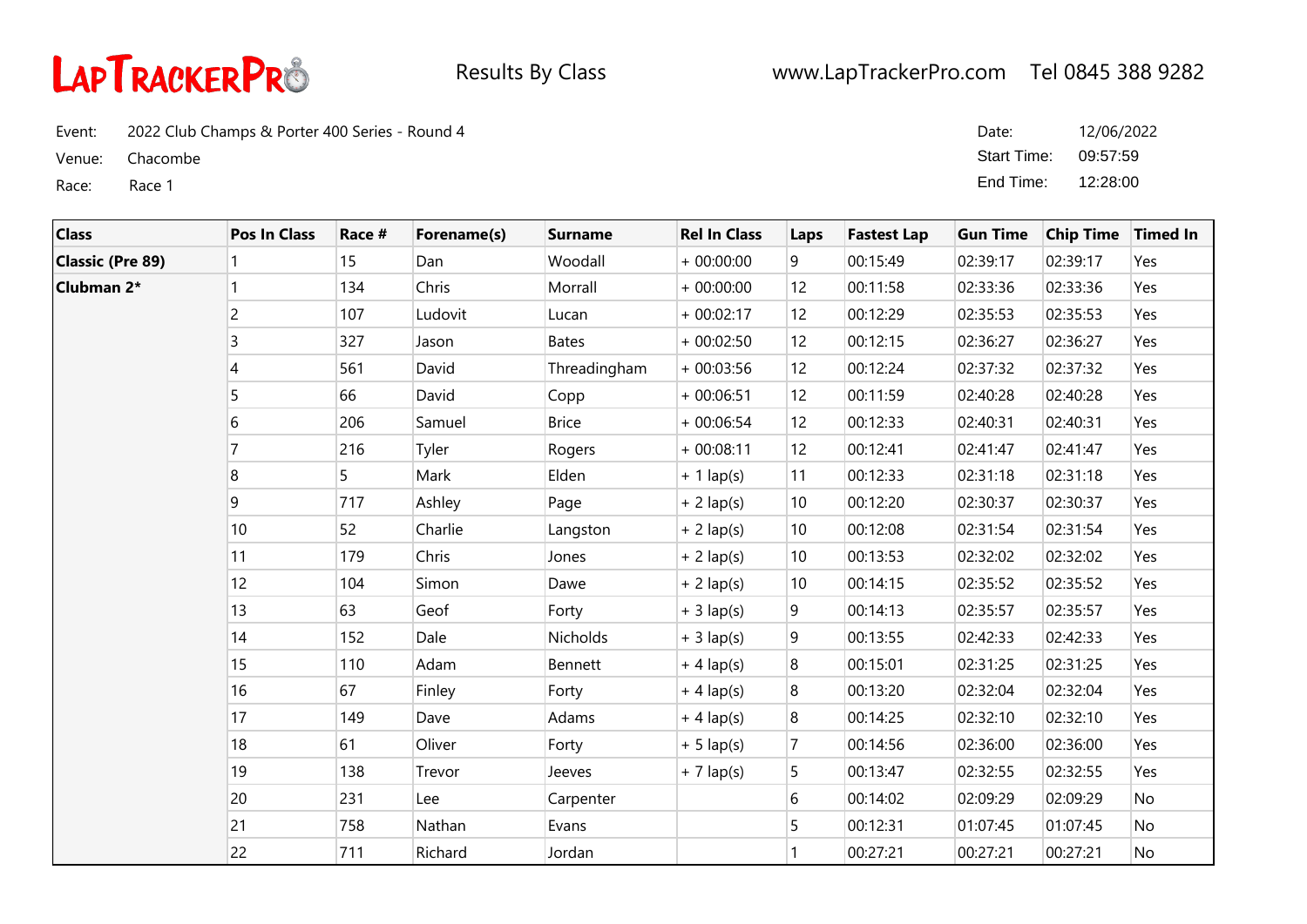| Clubman 4*              |                | 69  | Michael   | Collins         | $+00:00:00$  | 13 | 00:11:39 | 02:39:15 | 02:39:15 | Yes |
|-------------------------|----------------|-----|-----------|-----------------|--------------|----|----------|----------|----------|-----|
|                         | $\overline{c}$ | 88  | Steve     | Minchin         | $+ 1$ lap(s) | 12 | 00:11:49 | 02:31:20 | 02:31:20 | Yes |
|                         | 3              | 64  | Marc      | Worrall         | $+ 1$ lap(s) | 12 | 00:12:08 | 02:33:55 | 02:33:55 | Yes |
|                         | 4              | 712 | Chris     | Kent            | $+ 1$ lap(s) | 12 | 00:12:09 | 02:34:19 | 02:34:19 | Yes |
|                         | 5              | 14  | Richard   | Price           | $+ 1$ lap(s) | 12 | 00:12:04 | 02:34:22 | 02:34:22 | Yes |
|                         | 6              | 322 | Daniel    | Bull            | $+1$ lap(s)  | 12 | 00:12:01 | 02:34:26 | 02:34:26 | Yes |
|                         | 7              | 243 | Darren    | Thorpe          | $+ 1$ lap(s) | 12 | 00:12:27 | 02:35:25 | 02:35:25 | Yes |
|                         | 8              | 155 | James     | Yates           | $+ 1$ lap(s) | 12 | 00:12:19 | 02:37:24 | 02:37:24 | Yes |
|                         | 9              | 20  | Ed        | <b>Sturgess</b> | $+ 1$ lap(s) | 12 | 00:12:34 | 02:38:07 | 02:38:07 | Yes |
|                         | 10             | 209 | Derek     | <b>Brice</b>    | $+ 2$ lap(s) | 11 | 00:13:13 | 02:32:32 | 02:32:32 | Yes |
|                         | 11             | 87  | Gary      | Dennahey        | $+ 2$ lap(s) | 11 | 00:13:16 | 02:36:33 | 02:36:33 | Yes |
|                         | 12             | 351 | Francisco | Siro            | $+4$ lap(s)  | 9  | 00:15:28 | 02:32:06 | 02:32:06 | Yes |
| <b>Expert</b>           |                | 224 | James     | Plant           | $+00:00:00$  | 13 | 00:11:23 | 02:33:46 | 02:33:46 | Yes |
|                         | 2              | 60  | Graham    | Hill            | $+00:00:59$  | 13 | 00:11:30 | 02:34:45 | 02:34:45 | Yes |
|                         | 3              | 29  | Sean      | Flannigan       | $+00:01:04$  | 13 | 00:11:26 | 02:34:51 | 02:34:51 | Yes |
|                         | 4              | 202 | Oliver    | Cook            | $+00:02:00$  | 13 | 00:11:33 | 02:35:46 | 02:35:46 | Yes |
|                         | 5              | 57  | Alex      | Dawson          | $+00:02:59$  | 13 | 00:11:31 | 02:36:45 | 02:36:45 | Yes |
|                         | 6              | 271 | Ben       | Cook            | $+00:03:39$  | 13 | 00:11:45 | 02:37:26 | 02:37:26 | Yes |
|                         | 7              | 79  | Saxon     | Nel             | $+ 1$ lap(s) | 12 | 00:12:06 | 02:31:10 | 02:31:10 | Yes |
|                         | 8              | 10  | Andrew    | Whieldon        | $+ 1$ lap(s) | 12 | 00:12:16 | 02:33:26 | 02:33:26 | Yes |
|                         | 9              | 242 | James     | Glazzard        |              | 9  | 00:12:02 | 01:51:33 | 01:51:33 | No  |
|                         | 10             | 22  | Hugh      | Benson          |              | 6  | 00:12:10 | 01:15:09 | 01:15:09 | No  |
| Ladies                  |                | 409 | Lisa      | Pygall          | $+00:00:00$  | 9  | 00:16:52 | 02:39:56 | 02:39:56 | Yes |
| <b>Pro Championship</b> |                | 135 | Tony      | Griffiths       | $+00:00:00$  | 14 | 00:11:03 | 02:40:37 | 02:40:37 | Yes |
|                         | $\overline{c}$ | 82  | Daniel    | Marshall        | $+ 1$ lap(s) | 13 | 00:11:30 | 02:33:28 | 02:33:28 | Yes |
|                         | 3              | 43  | Sam       | Hoskins         | $+ 1$ lap(s) | 13 | 00:11:34 | 02:35:18 | 02:35:18 | Yes |
|                         | 4              | 9   | James     | Flannigan       | $+ 1$ lap(s) | 13 | 00:11:35 | 02:36:14 | 02:36:14 | Yes |
|                         | 5              | 37  | Josh      | Buckley         | $+ 2$ lap(s) | 12 | 00:11:36 | 02:32:12 | 02:32:12 | Yes |
| <b>Sportsman Novice</b> |                | 128 | Wesley    | Bell            | $+00:00:00$  | 12 | 00:12:07 | 02:34:28 | 02:34:28 | Yes |
|                         | $\overline{c}$ | 186 | Martyn    | Grantham        | $+00:01:21$  | 12 | 00:11:58 | 02:35:50 | 02:35:50 | Yes |
|                         | 3              | 118 | Tom       | Hodgkinson      | $+00:03:12$  | 12 | 00:12:17 | 02:37:41 | 02:37:41 | Yes |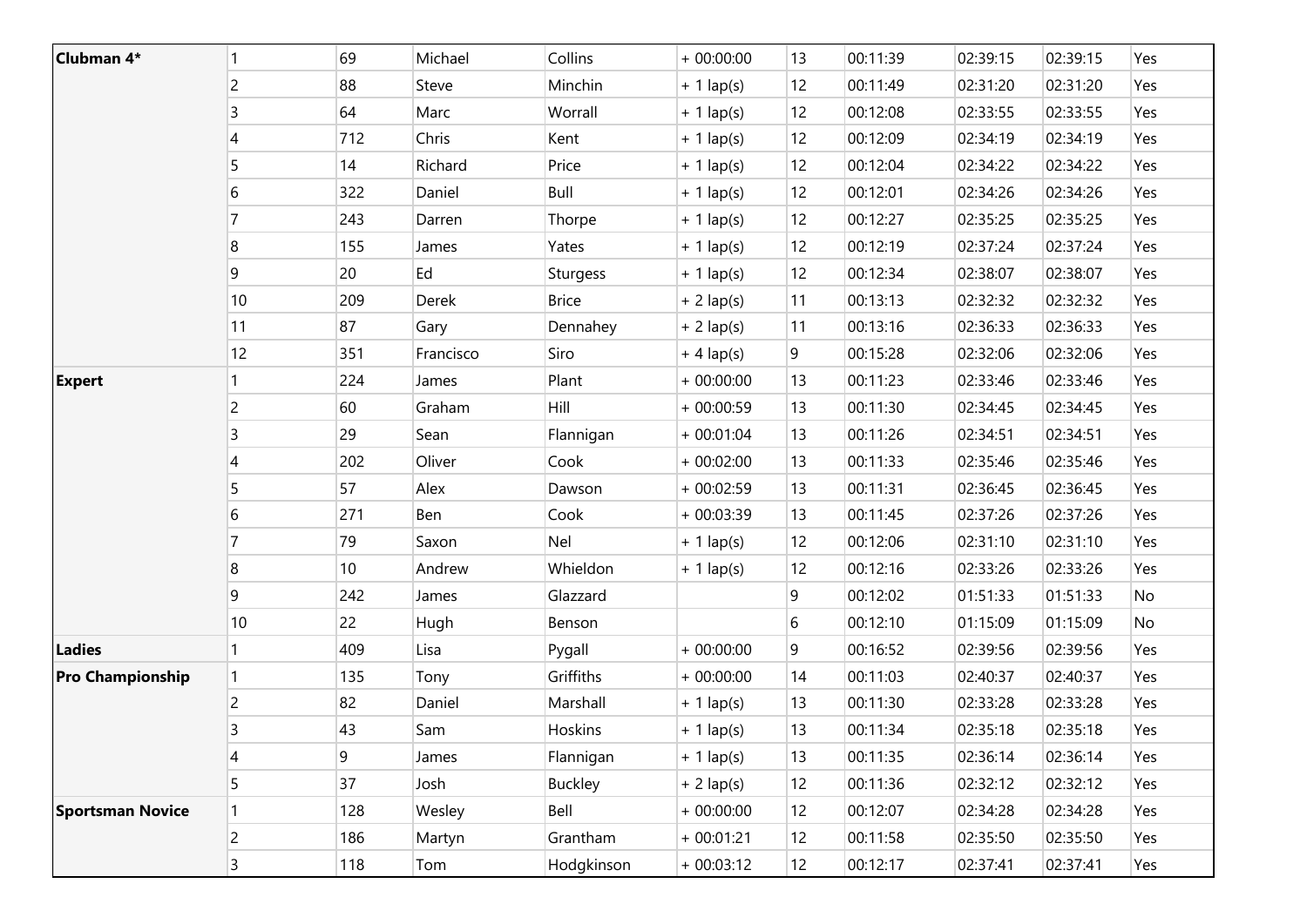| <b>Sportsman Novice</b> | 4              | 169             | Sam          | Righton       | $+00:05:18$  | 12 <sup>°</sup>   | 00:12:21 | 02:39:47 | 02:39:47 | Yes |
|-------------------------|----------------|-----------------|--------------|---------------|--------------|-------------------|----------|----------|----------|-----|
|                         | 5              | 31              | Liam         | Fletcher      | $+00:05:35$  | 12                | 00:12:21 | 02:40:03 | 02:40:03 | Yes |
|                         | 6              | 58              | Nick         | Sanders       | $+00:06:48$  | $12 \overline{ }$ | 00:12:16 | 02:41:17 | 02:41:17 | Yes |
|                         | $\overline{7}$ | 27              | Jaime        | Hall          | $+00:07:08$  | 12                | 00:12:18 | 02:41:36 | 02:41:36 | Yes |
|                         | 8              | 411             | Benjamin     | Grey          | $+00:07:29$  | 12 <sup>2</sup>   | 00:12:44 | 02:41:57 | 02:41:57 | Yes |
|                         | 9              | 311             | Tyler        | Smith         | $+00:08:00$  | 12                | 00:12:33 | 02:42:29 | 02:42:29 | Yes |
|                         | $10\,$         | 737             | Danny        | Hatwell       | $+00:08:02$  | 12                | 00:12:47 | 02:42:31 | 02:42:31 | Yes |
|                         | 11             | 30 <sup>°</sup> | Craig        | Jones (30)    | $+ 1$ lap(s) | 11                | 00:12:47 | 02:30:35 | 02:30:35 | Yes |
|                         | 12             | 117             | Owen         | Strudley      | $+1$ lap(s)  | 11                | 00:12:16 | 02:31:13 | 02:31:13 | Yes |
|                         | 13             | 40              | Matt         | Hooper        | $+ 1$ lap(s) | 11                | 00:12:47 | 02:31:56 | 02:31:56 | Yes |
|                         | 14             | 106             | Matthew      | Jesson        | $+1$ lap(s)  | 11                | 00:13:01 | 02:32:53 | 02:32:53 | Yes |
|                         | 15             | 226             | <b>Nick</b>  | Basson        | $+ 1$ lap(s) | 11                | 00:12:34 | 02:32:56 | 02:32:56 | Yes |
|                         | 16             | 119             | <b>Ellis</b> | Hadley        | $+ 1$ lap(s) | 11                | 00:12:53 | 02:33:39 | 02:33:39 | Yes |
|                         | 17             | 109             | Simon        | Etheridge     | $+ 1$ lap(s) | 11                | 00:12:48 | 02:35:09 | 02:35:09 | Yes |
|                         | 18             | 403             | Mark         | Woodburn      | $+ 1$ lap(s) | 11                | 00:13:12 | 02:36:07 | 02:36:07 | Yes |
|                         | 19             | 221             | Matthew      | Basson        | $+ 1$ lap(s) | 11                | 00:13:17 | 02:38:21 | 02:38:21 | Yes |
|                         | 20             | 99              | Joe          | Potter        | $+ 1$ lap(s) | 11                | 00:13:13 | 02:39:00 | 02:39:00 | Yes |
|                         | 21             | 150             | <b>Nick</b>  | Randle        | $+ 1$ lap(s) | 11                | 00:13:26 | 02:39:04 | 02:39:04 | Yes |
|                         | 22             | 173             | Rory         | Gilbert       | $+ 1$ lap(s) | 11                | 00:13:14 | 02:39:26 | 02:39:26 | Yes |
|                         | 23             | 167             | Terence      | Jones         | $+ 1$ lap(s) | 11                | 00:13:41 | 02:39:34 | 02:39:34 | Yes |
|                         | 24             | 761             | Richard      | Kirkland      | $+1$ lap(s)  | 11                | 00:13:25 | 02:39:49 | 02:39:49 | Yes |
|                         | 25             | 267             | Sam          | Gilbert       | $+ 1$ lap(s) | 11                | 00:13:39 | 02:40:57 | 02:40:57 | Yes |
|                         | 26             | 148             | Stuart       | Richards      | $+ 1$ lap(s) | 11                | 00:13:47 | 02:41:06 | 02:41:06 | Yes |
|                         | 27             | 120             | George       | Palmer-Beames | $+ 1$ lap(s) | 11                | 00:13:11 | 02:41:10 | 02:41:10 | Yes |
|                         | 28             | 50              | Clive        | Craddock      | $+1$ lap(s)  | 11                | 00:13:41 | 02:41:45 | 02:41:45 | Yes |
|                         | 29             | 383             | Andy         | Kinvig        | $+ 1$ lap(s) | 11                | 00:13:51 | 02:42:56 | 02:42:56 | Yes |
|                         | 30             | 59              | <b>Nick</b>  | Palmer        | $+ 1$ lap(s) | 11                | 00:14:05 | 02:43:24 | 02:43:24 | Yes |
|                         | 31             | 180             | Alan         | Minchin       | $+ 2$ lap(s) | 10 <sup>°</sup>   | 00:13:59 | 02:31:22 | 02:31:22 | Yes |
|                         | 32             | 92              | Phil         | Churchley     | $+ 2$ lap(s) | 10 <sup>°</sup>   | 00:13:51 | 02:31:51 | 02:31:51 | Yes |
|                         | 33             | 125             | Graham       | Hayward       | $+ 2$ lap(s) | 10 <sup>°</sup>   | 00:14:08 | 02:32:08 | 02:32:08 | Yes |
|                         | 34             | 222             | Martin       | Ryan          | $+ 2$ lap(s) | 10 <sup>°</sup>   | 00:13:50 | 02:34:17 | 02:34:17 | Yes |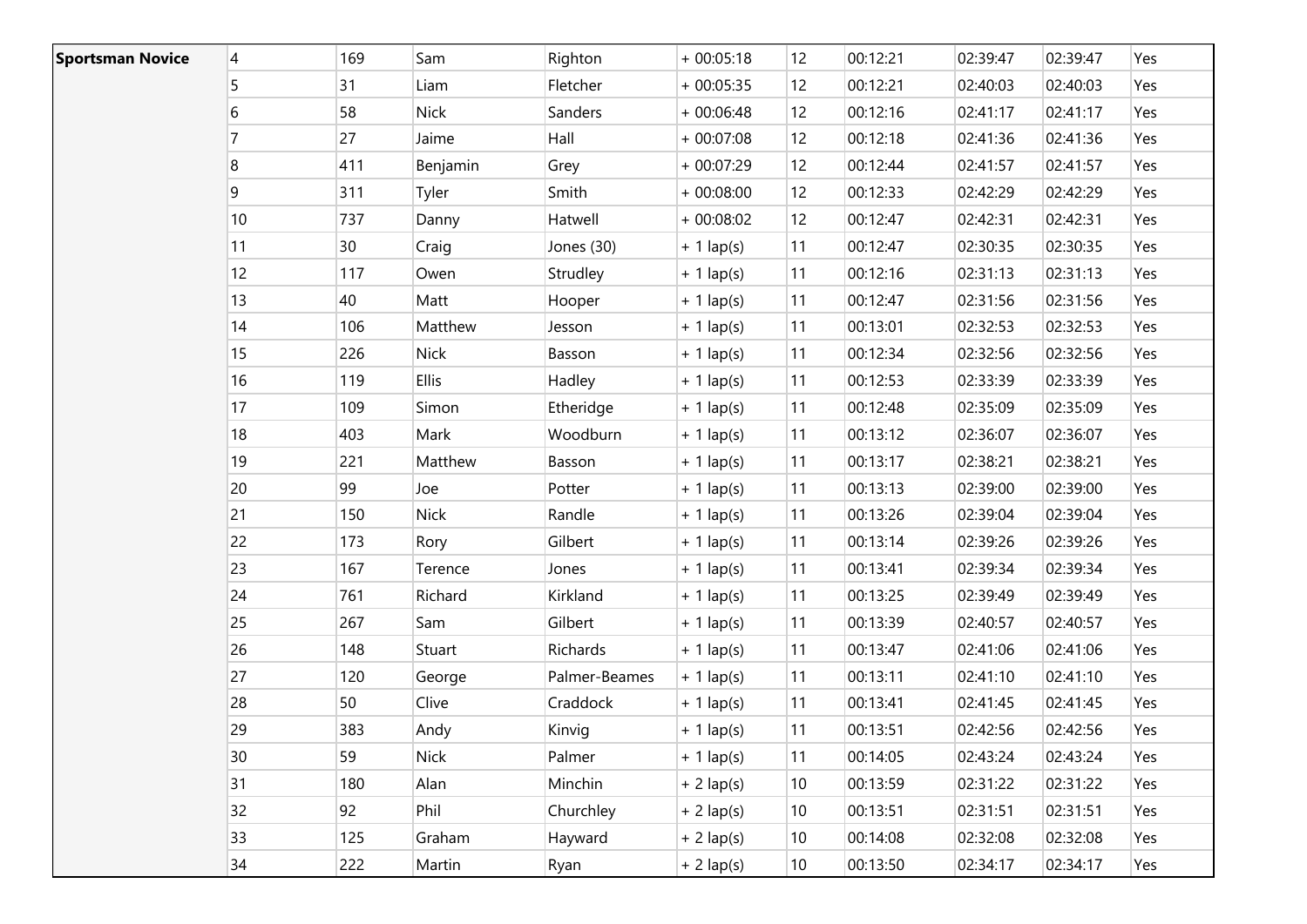| <b>Sportsman Novice</b> | 35             | 168 | Caine       | Wilcox       | $+ 2$ lap(s) | 10 <sup>°</sup> | 00:14:12 | 02:34:46 | 02:34:46 | Yes |
|-------------------------|----------------|-----|-------------|--------------|--------------|-----------------|----------|----------|----------|-----|
|                         | 36             | 44  | Mark        | Davies       | $+ 2$ lap(s) | 10 <sup>°</sup> | 00:14:20 | 02:35:12 | 02:35:12 | Yes |
|                         | 37             | 105 | Courtney    | Bunyan       | $+ 2$ lap(s) | 10 <sup>°</sup> | 00:14:23 | 02:35:16 | 02:35:16 | Yes |
|                         | 38             | 332 | Stuart      | Jones        | $+2$ lap(s)  | 10 <sup>°</sup> | 00:14:39 | 02:36:36 | 02:36:36 | Yes |
|                         | 39             | 89  | David       | Marshall     | $+ 2$ lap(s) | 10 <sup>°</sup> | 00:14:33 | 02:37:30 | 02:37:30 | Yes |
|                         | 40             | 187 | Tom         | Bushby       | $+ 2$ lap(s) | 10 <sup>°</sup> | 00:13:58 | 02:37:52 | 02:37:52 | Yes |
|                         | 41             | 45  | Antony      | Jelley       | $+ 2$ lap(s) | 10 <sup>°</sup> | 00:13:49 | 02:38:03 | 02:38:03 | Yes |
|                         | 42             | 74  | Joe         | Tomlinson    | $+ 2$ lap(s) | 10 <sup>°</sup> | 00:14:41 | 02:43:19 | 02:43:19 | Yes |
|                         | 43             | 142 | Anthony     | Hoskins      | $+ 2$ lap(s) | 10              | 00:14:19 | 02:43:26 | 02:43:26 | Yes |
|                         | 44             | 408 | Chris       | Copeman      | $+ 2$ lap(s) | 10              | 00:14:42 | 02:43:29 | 02:43:29 | Yes |
|                         | 45             | 53  | Thomas      | <b>Bates</b> | $+ 2$ lap(s) | 10              | 00:14:46 | 02:44:15 | 02:44:15 | Yes |
|                         | 46             | 722 | Josh        | Thomas       | $+ 2$ lap(s) | 10              | 00:15:09 | 02:44:49 | 02:44:49 | Yes |
|                         | 47             | 406 | Gary        | Samuel       | $+3$ lap(s)  | 9               | 00:13:17 | 02:31:29 | 02:31:29 | Yes |
|                         | 48             | 407 | Jake        | Harper       | $+3$ lap(s)  | 9               | 00:15:44 | 02:33:54 | 02:33:54 | Yes |
|                         | 49             | 166 | Jason       | Kane         | $+3$ lap(s)  | 9               | 00:15:06 | 02:36:30 | 02:36:30 | Yes |
|                         | 50             | 143 | Sam         | Stone        | $+3$ lap(s)  | 9               | 00:15:47 | 02:36:31 | 02:36:31 | Yes |
|                         | 51             | 402 | Henry       | Beadle       | $+3$ lap(s)  | 9               | 00:14:56 | 02:36:42 | 02:36:42 | Yes |
|                         | 52             | 401 | Jon         | Beadle       | $+3$ lap(s)  | 9               | 00:14:48 | 02:36:48 | 02:36:48 | Yes |
|                         | 53             | 182 | <b>Nick</b> | Haines       | $+3$ lap(s)  | 9               | 00:16:09 | 02:39:29 | 02:39:29 | Yes |
|                         | 54             | 77  | Thomas      | Justice      | $+4$ lap(s)  | 8               | 00:15:03 | 02:36:59 | 02:36:59 | Yes |
|                         | 55             | 212 | Cameron     | Sadler       | $+ 5$ lap(s) | 7               | 00:13:48 | 02:32:14 | 02:32:14 | Yes |
|                         | 56             | 367 | Stephen     | Sadler       | $+ 6$ lap(s) | 6               | 00:15:05 | 02:31:41 | 02:31:41 | Yes |
|                         | 57             | 147 | Mark        | Laidler      |              | 8               | 00:13:55 | 02:04:12 | 02:04:12 | No  |
|                         | 58             | 97  | Stephen     | Brannen      |              | $\overline{7}$  | 00:13:49 | 01:46:02 | 01:46:02 | No  |
|                         | 59             | 48  | Mark        | Smith        |              | 5               | 00:17:37 | 01:42:31 | 01:42:31 | No  |
| Trail                   |                | 41  | Robin       | Isaac        | $+00:00:00$  | 10 <sup>°</sup> | 00:14:19 | 02:30:41 | 02:30:41 | Yes |
|                         | $\overline{c}$ | 113 | Justin      | Sims         | $+ 2$ lap(s) | 8               | 00:16:20 | 02:31:35 | 02:31:35 | Yes |
| Veteran 45+             | 1              | 144 | Derry       | Milling      | $+00:00:00$  | 13              | 00:11:28 | 02:33:51 | 02:33:51 | Yes |
|                         | $\overline{c}$ | 116 | Alan        | Vissian      | $+00:02:04$  | 13              | 00:11:33 | 02:35:55 | 02:35:55 | Yes |
|                         | 3              | 232 | Lee         | Barnett      | $+00:07:16$  | 13              | 00:12:03 | 02:41:08 | 02:41:08 | Yes |
|                         | 4              | 8   | Brian       | Anderson     | $+00:07:32$  | 13              | 00:11:54 | 02:41:24 | 02:41:24 | Yes |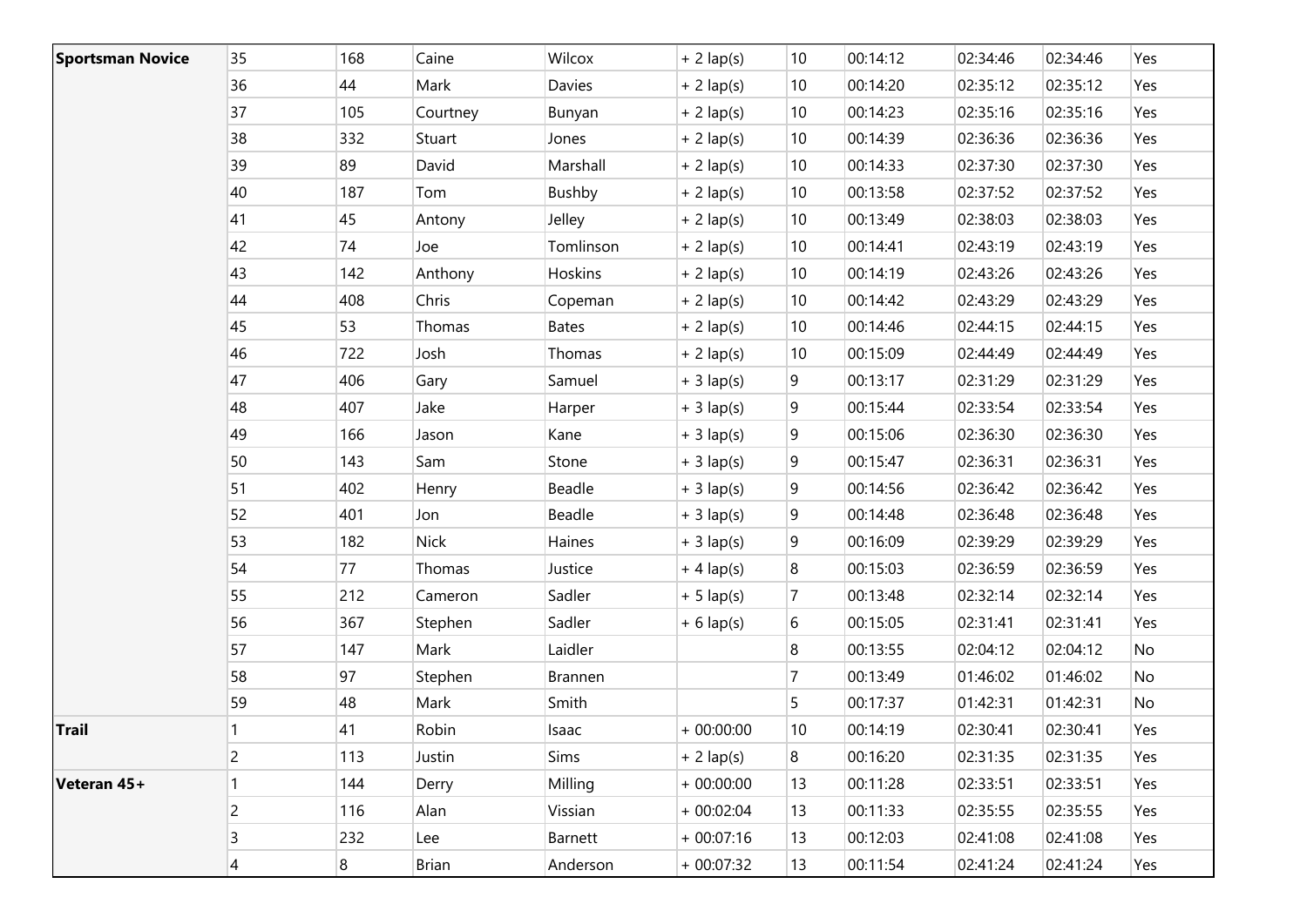| Veteran 45+ | 5                | 12  | Henry   | Righton        | $+ 1$ lap(s) | 12              | 00:12:01 | 02:30:38 | 02:30:38 | Yes |
|-------------|------------------|-----|---------|----------------|--------------|-----------------|----------|----------|----------|-----|
|             | 6                | 19  | Martin  | Jakeman        | $+ 1$ lap(s) | 12              | 00:12:00 | 02:33:24 | 02:33:24 | Yes |
|             | 7                | 256 | Titus   | Blackwell      | $+1$ lap(s)  | 12              | 00:12:08 | 02:33:33 | 02:33:33 | Yes |
|             | 8                | 84  | Neil    | Sweeney        | $+ 1$ lap(s) | 12              | 00:12:18 | 02:33:45 | 02:33:45 | Yes |
|             | 9                | 21  | lan     | Strudley       | $+ 1$ lap(s) | 12              | 00:12:18 | 02:33:49 | 02:33:49 | Yes |
|             | 10               | 56  | Michael | Windsor        | $+ 1$ lap(s) | 12              | 00:11:51 | 02:38:43 | 02:38:43 | Yes |
|             | 11               | 176 | lan     | Nicholls       | $+ 1$ lap(s) | 12              | 00:12:44 | 02:38:53 | 02:38:53 | Yes |
|             | 12               | 86  | Neil    | Hackett        | $+ 1$ lap(s) | 12              | 00:13:07 | 02:42:03 | 02:42:03 | Yes |
|             | 13               | 191 | Miguel  | Muntaner       | $+ 1$ lap(s) | 12              | 00:12:44 | 02:42:13 | 02:42:13 | Yes |
|             | 14               | 177 | Daniel  | Astwood        | $+ 2$ lap(s) | 11              | 00:12:50 | 02:31:27 | 02:31:27 | Yes |
|             | 15               | 76  | Jerry   | Justice        | $+ 2$ lap(s) | 11              | 00:13:16 | 02:32:44 | 02:32:44 | Yes |
|             | 16               | 192 | Geordie | Smith          | $+ 2$ lap(s) | 11              | 00:12:22 | 02:32:50 | 02:32:50 | Yes |
|             | 17               | 36  | Andrew  | Grant          | $+ 2$ lap(s) | 11              | 00:13:06 | 02:33:30 | 02:33:30 | Yes |
|             | 18               | 246 | Mike    | Gordon         | $+3$ lap(s)  | 10 <sup>°</sup> | 00:14:13 | 02:34:49 | 02:34:49 | Yes |
|             | 19               | 129 | Neil    | Hawkes         | $+3$ lap(s)  | 10              | 00:13:38 | 02:36:21 | 02:36:21 | Yes |
|             | 20               | 139 | Simon   | Isaacs         | $+3$ lap(s)  | 10              | 00:14:37 | 02:38:32 | 02:38:32 | Yes |
|             | 21               | 350 | Graham  | Ayliff         | $+ 5$ lap(s) | 8               | 00:13:12 | 02:32:47 | 02:32:47 | Yes |
|             | 22               | 33  | Simon   | <b>Buckley</b> | $+7$ lap(s)  | 6               | 00:13:54 | 02:31:49 | 02:31:49 | Yes |
|             | 23               | 39  | Graham  | Howe           | $+10$ lap(s) | 3               | 00:13:10 | 02:32:58 | 02:32:58 | Yes |
|             | 24               | 244 | Andrew  | Keyte          |              | $\overline{7}$  | 00:06:11 | 01:33:49 | 01:33:49 | No  |
|             | 25               | 11  | Mark    | Hickinbotham   |              | 4               | 00:13:06 | 00:53:47 | 00:53:47 | No  |
| Veteran 55+ | 1                | 17  | Rob     | Sewell         | $+00:00:00$  | 12              | 00:12:06 | 02:32:27 | 02:32:27 | Yes |
|             | $\overline{c}$   | 98  | Russell | Benson         | $+00:03:02$  | 12              | 00:12:19 | 02:35:30 | 02:35:30 | Yes |
|             | 3                | 170 | Mark    | Walker         | $+00:03:14$  | 12              | 00:12:34 | 02:35:42 | 02:35:42 | Yes |
|             | 4                | 3   | Paul    | Crownshaw      | $+00:04:12$  | 12              | 00:12:24 | 02:36:40 | 02:36:40 | Yes |
|             | 5                | 171 | Lewie   | Davis          | $+00:04:29$  | 12              | 00:12:22 | 02:36:57 | 02:36:57 | Yes |
|             | 6                | 225 | Danny   | White          | $+00:04:54$  | 12              | 00:12:22 | 02:37:22 | 02:37:22 | Yes |
|             | $\overline{7}$   | 32  | Roger   | Griffiths      | $+00:07:17$  | 12              | 00:12:44 | 02:39:44 | 02:39:44 | Yes |
|             | $\boldsymbol{8}$ | 114 | Paul    | Grewcock       | $+00:07:39$  | 12              | 00:12:49 | 02:40:06 | 02:40:06 | Yes |
|             | 9                | 183 | Wayne   | Parkes         | $+ 1$ lap(s) | 11              | 00:13:12 | 02:30:01 | 02:30:01 | Yes |
|             | 10               | 24  | Mervyn  | Edwards        | $+ 1$ lap(s) | 11              | 00:13:05 | 02:31:32 | 02:31:32 | Yes |